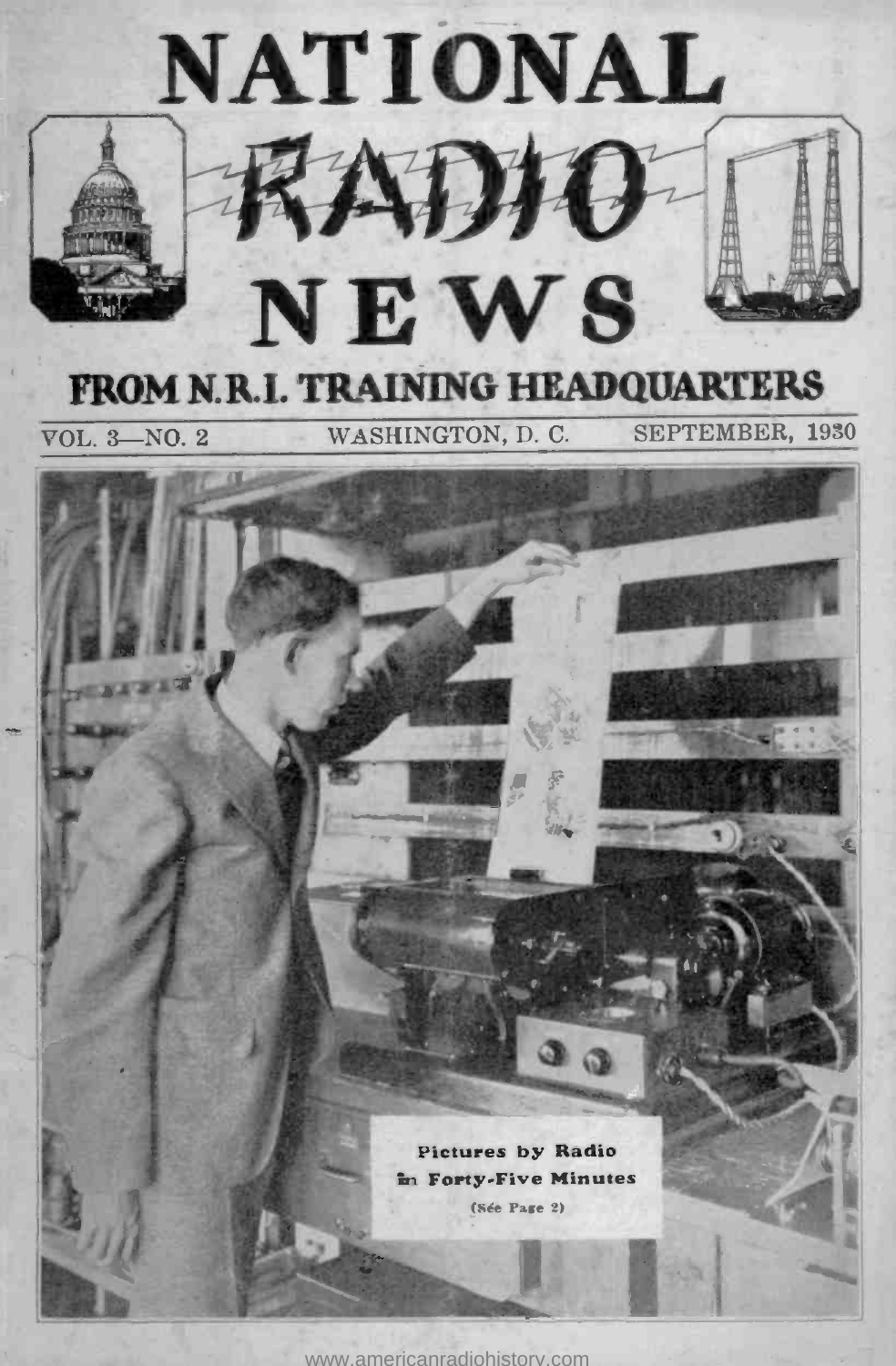

J.E. SMITH

NOVEMBER the 2nd, 1930, will mark the tenth anniversary of the first Radio broadcast, put on the air by Dr. Ten Years

the KDKA transmit-ter. A mere handful of Radio enthusiasts were able to pick up this program. Towere able to pick up this program. To-<br>day, more than 600 broadcasting stations in this country alone, send elaborate programs to an audience of 50,000,000.

Just think of it-from one to six hundred stations in ten years. From a garage in 1920, to palatial studios, today.<br>It is small wonder that the phenomenal growth of the Radio industry in general, and of the Radio industry in general, and of the broadcasting field in particu-<br>and of the broadcast entire industrial world. It is easy to understand why so many men are getting into the broadcast game—the op-<br>portunities are unlimited. And --the<br>growth of the industry during the past growth of the industry during the past  $A$ <br>ten years is nothing to that which is bound to come during the next decade.

WITHIN forty-five minutes after Major Kingsford-Smith landed the the Southern Cross in Oakland, California, a same cartoon of the event three cartoons of the event  $\overline{F}acsimile$  was received in Dr. **Facsimile** was received in Dr.<br>Alexanderson's labora-<br>tory at the General Electric Company's plant, Schenectady, N. Y. The cover of this issue pictures the apparatus used to ceiver on one page, and a complete dia-<br>receive the illustration. The star on the other. Remember—instead receive the illustration.  $Facsimile$   $\frac{extoon - of - the - event}{extreeed - in - Dr}$ 

Facsimile transmission has risen to commercial application, only after a long Service Sheets in the future. These<br>period of development and research. Sheets will include Aircraft, Marine,<br>While a natent for the transmission of Sound Pictures, Public Address While a patent for the transmission of pictures was granted in 1848, it was not until 1891 that one was successfully sent latest "dope" on new tubes and circuits.<br>over telegraph wires—then only for a Every N. R. I. man is invited to write distance of twenty-five miles. In 1906 this distance was increased by several hundred miles. In 1908 the first suc-

cessful facsimile transmission by Radio took place.

Frank Conrad, from a ment of plans for trans-Atlantic picture<br>garage which housed transmission, active research not being The Great War forced the abandonagain begun until 1923, when various<br>laboratories undertook the task of successfully solving the problems of this new field of Radio. Millions of dollars have been spent in exhaustive research which has finally put facsimile transmission upon a commercial basis.

> This is a highly specialized field of Radio but one that offers unusual opporvelopments in perfecting present systems are expected right along, which will, in turn, create new jobs for Radio-Tricians.

A NUMBER of N. R. I. men have re-<br>quested that we carry more than one Service Manual in each issue of the<br>News. So, in this is- $New Plan$  sue, you will find two complete Service Sheets<br>instead of one Service Manual, one on instead of one Service Manual, one on<br>the Majestic Models 130, 131, and 132,<br>and the other on four new Radio tubes—<br>three bettery tubes on four new Radio tubes and the other on four new Radio tubes—<br>three battery tubes and the power Pentode tube.

In forthcoming issues we will follow this same plan—the pertinent information such as the peculiarities of the recion such as the peculiarities of the receiver on one page, and a complete dia-<br>gram on the other. Remember—instead<br>of one Service Manual we'll got two of one Service Manual—you'll get two Service Sheets in the future. These Sheets will include Aircraft, Marine, and Television diagrams, as well as the latest "dope" on new tubes and circuits.

us how he feels about this new plan. I know you are going to like it, but I'll welcome suggestions from you.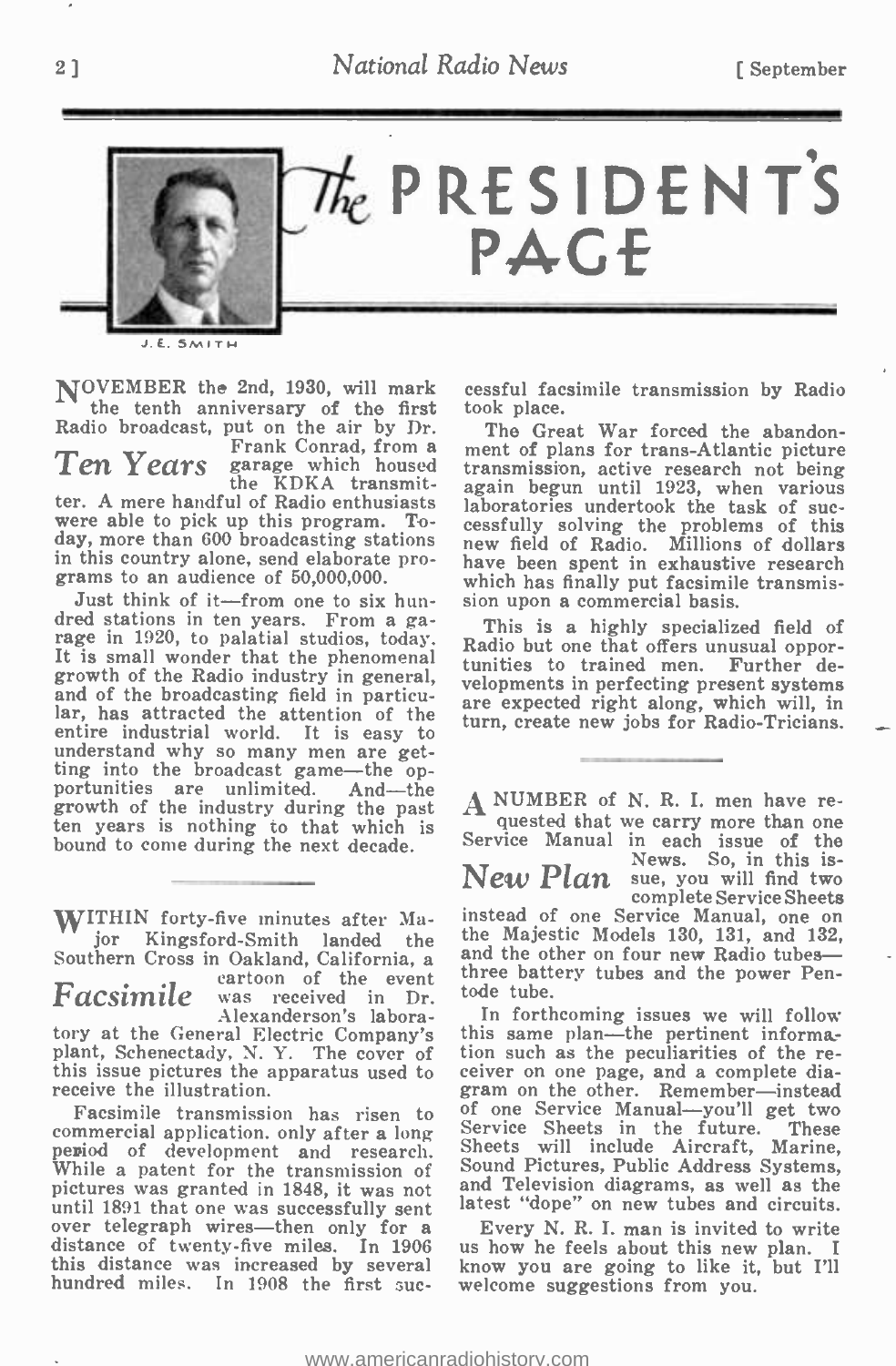## Radio Opportunity Fields-II **BROADCASTING**

### By P. J. MURRAY

#### Manager, N. R. I. Employment and Vocational **Departments**

In June I told you about the opportunities for trained men in ship operating jobs. Now I am going to discuss another field of Radio---broad-casting.

The phenomenal growth of the Radio industry is a direct result of the programs offered by Radio stations. Millions of dollars are spent every year to bring entertainment and educational broadcasts to an audience of 50,000,000 Radio fans. 1920, when the first program was put on the air, broadcast stations have sprung up throughout the than six hundred, employing anywhere from four<br>to sixty trained men.

The organization of a broadcast station is divided into five general divisions, namely: Program De-partment, which secures all talent and program material for presentation at the studio; Technical Department, which insures uninterrupted and faithful reproduction of the program: Commercial Department. plit<br>which secures the income for the station, selling time on the bro air Just as the Advertising Department of a newspaper sells dats; Publicity Department, which maintains contact with the press. sending news and information regarding the activities of the station to newspaper and magazine editors; Executive and Administrative Department. which directs the activities of all the divisions of of our the divisi

the station.<br>Many experts are needed in these departments of a broadcast station. Announcers. Program tions. prize fights, and sporting events of all kinds.<br>Managers. Chief Operators. Assistant Operators. The demand for broadcast operators greatly in-Remote Control Operators and their Assistants.<br>Mechanics and Electricians—are but a few of the specialists earning from \$1.800 to \$5.000 or \$10.000 a year. The work itself is fascinating as broadcast men mingle with famous statesmen, finan-



You meet all kinds of people in broadcast stations. Here are his license, has the necessary knowl-<br>the Crockett Mountaineers, who broadcast over the Columbia edge to fill a good broadcast job-System. with Mayor Walker of New York.



The home of the Columbia Broad-<br>casting System. Here are the casting System. facilities and equipment which sup- plies every requirement of modern broadcasting. including laboratories devoted to research in sound syn- chronization and television.

ciers. actors. authors—the most notable persons of our time. Remote Control men get opportunities to attend many interesting events-you find these fellows at World Series, political conven-

The demand for broadcast operators greatly increased in November, 1928, when the reallocation of wave -lengths by the Federal Radio Commission went Into effect. When a dozen stations faced suspension for frequency variation. there was immediately a demand for competent, trained

operators. having second -class or broadcast licenses to keep the stabroadcast licenses to keep the sta-<br>tion equipment in proper working<br>order. This demand still continues and the men who are qualified for the work find big opportunities in<br>the broadcasting field.

No man can make a mistake by eetting into this work. No expense is spared by the station to provide the best possible programs. How- ever. since the best program in the world cannot be put on the air unless supervised by trained broadcast men. only fellows with thorough knowledge of Radio are employed.

Our own graduates have found broadcasting a very profitable field. Out of the six hundred stations in this country, more than eighty em-<br>ploy N. R. I. men. Any man who<br>earns the N. R. I. Diploma, and gets his license, has the necessary knowledge to fill a good broadcast joband earn a good salary. too.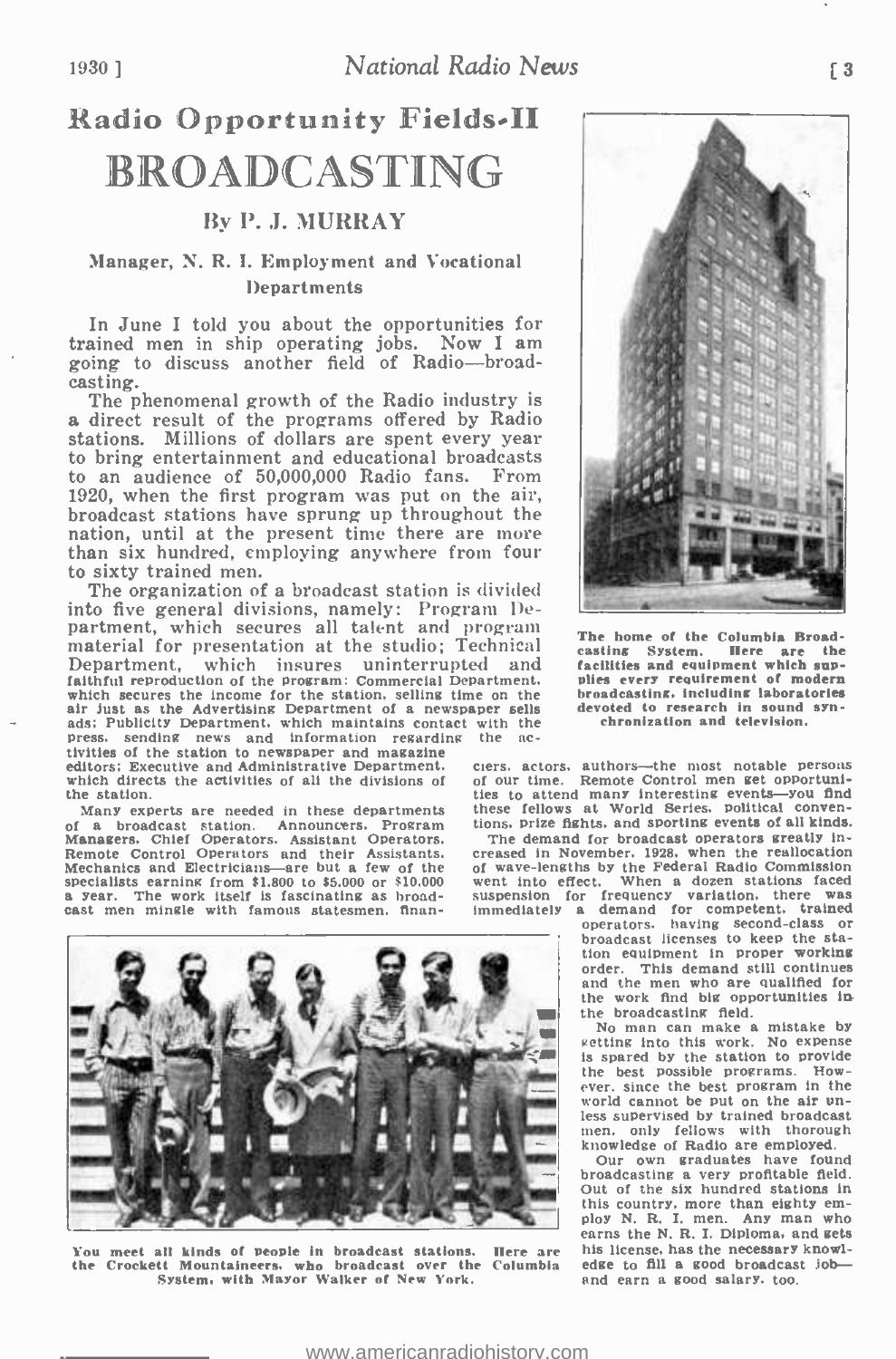

## Radio's Next Step

### By EDWIN K. COHAN Director of Technical Operation Columbia Broadcasting System

The transmission of programs on a one wave channel from a number of staone wave channel from a number of sta-<br>tions simultaneously will be the next dred broadcasting stations operating<br>step in Radio broadcasting.<br>within the band between 550 and 1500

been so prominently in the limelight and<br>so many predictions have appeared in print relating to the possible addition of this gift of Science to the public at their ability to transmit strong si<br>large in the near future, that another within the borders of this country. large in the near future, that another wit equally important gift of Science, and one which will also have a decided effect

broadcasting of a large number of stations on the same wave-length, or in ous stations in the same locality. This other words, the synchronization of means that in order to accommodate all other words, the synchronization of<br>many broadcasting transmitters. The many broadcasting transmitters. The the stations which are now operating<br>progress made in attempting to over- within the broadcasting band, it is necesprogress made in attempting to over- within the broadcasting band, it is neces-<br>come the obstacles along these lines has sary to assign many stations to one frebeen so satisfactory that it is conserva-<br>tive to assume that syn-

chronization of a large num-<br>ber of stations, extending<br>perhaps from coast to coast,<br>will be realized long before any equivalent strides will have taken place in television. For this reason it is logical for us to anticipate<br>the possible effect of syn-<br>chronization on the amuse-<br>ment value of the Radio receiving set and the changes<br>that will be necessary in the art of broadcasting.<br>To appreciate what changes

will take place in the field of broadcasting and reception<br>by the advent of synchronization, we must first con-<br>sider the present status of the art and more particularly those branches of it which

step in Radio broadcasting. Of late the subject of television has would be affected. At the present time dred broadcasting stations operating kilocycles. This does not include the ing within this band and which must also be taken into consideration because of their ability to transmit strong signals<br>within the borders of this country.<br>Under the present method of assigning

one which will also have a decided effect frequencies to broadcasting stations, the upon the listening public, has been very governing authorities require a separamuch ignored.<br>I am thinking now of the simultaneous ing cha governing authorities require a separaing channels and a separation of 50 kilocycles between the assignments of varithe stations which are now operating quency and limit the hours of operation



The Main Reception Room. where artists and visitors are greeted in the Columbia Broadcasting System Studio.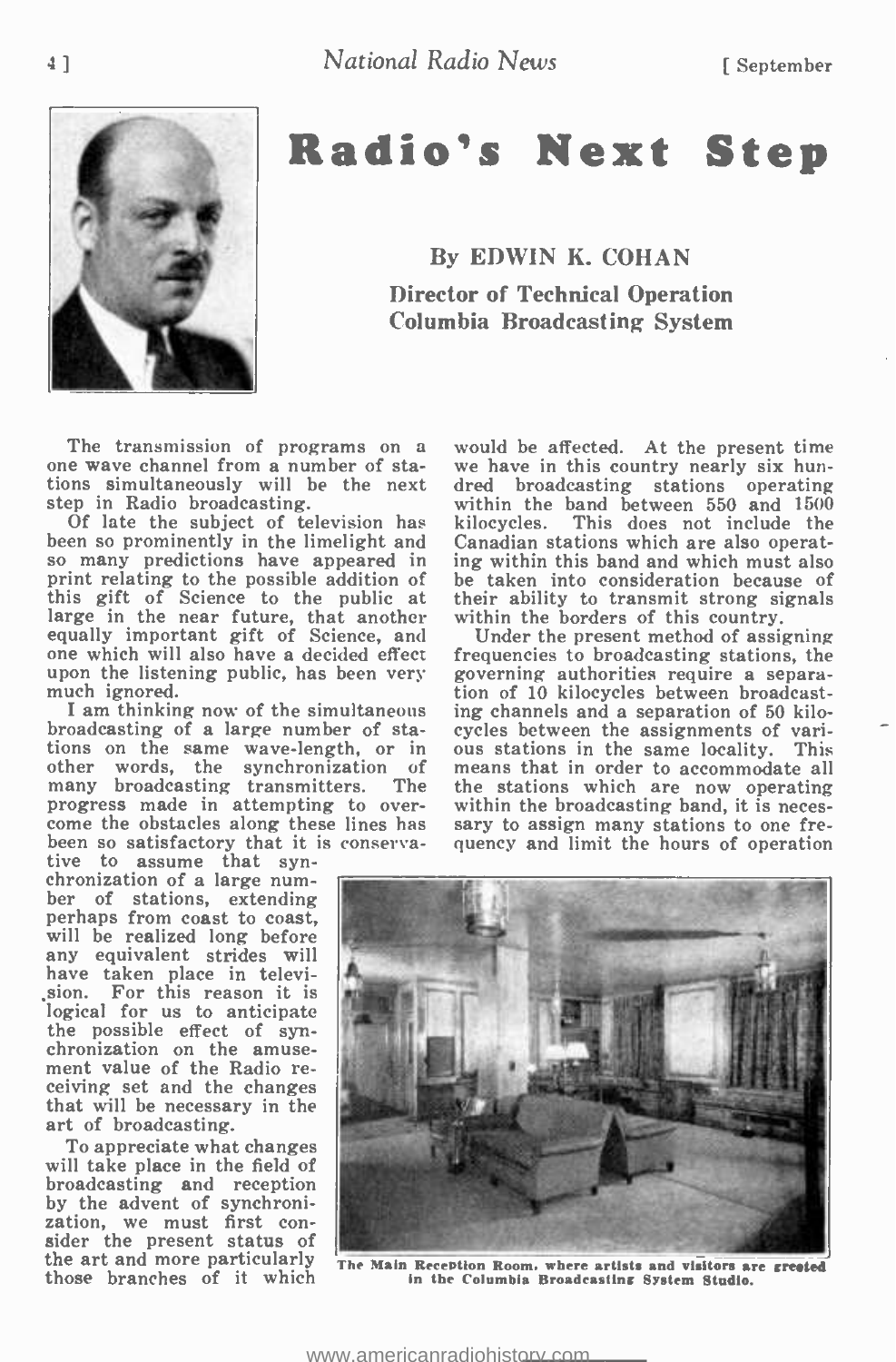of each station on the same frequency so that all will have an opportunity to function with a minimum of interference.

Picture them, perhaps fifty stations all operating simultaneously and on the same wave -length. Think how many other channels this would release for station assignments. Such an arrangement would, of course, require that the programs on all synchronized stations be the same, but even so, this would be an ad-<br>vantage. Successful synchronization vantage. Successful synchronization tional or international basis, of groups of stations operating in this fashion and handling only programs of nation-wide<br>interest. This would mean that there This would mean that there would be certain channels set aside for synchronized groups of stations to which the listener could turn at any time that can be electric rans operating in the same he desired to listen to nation-wide programs, leaving free the other channels each for stations of local character, broadcasting material of purely local interest.

listener at present located several hundred miles from a network station is frequently troubled with weak signals, a number of transmitters operating simultaneously on the same frequency would tend, in many sections of the country, to boost the signal strength at a given point, say half-way between two stations, thereby greatly increasing the ability of a Radio receiving set to reproduce programs satisfactorily.

been the impracticability of keeping two or more stations on the identical frequency, thus creating an interference



The Main Control Room of the Columbia Broadcasting System



The Studio Control Room. Here is where the operator watches the program through the glass window.

audible hum equal to the difference between the frequencies at which each station is operating. An analogy would be two electric fans operating in the same each electric fan would create a hum of its own, depending on the speed of that particular motor, and in addition to this there would be a third hum which would be the result of the difference between the two hums, that is, one motor revolves at 1,500 revolutions; one revolves at 2,000 revolutions; the third hum would be the difference, or 500 revolutions.

Heretofore the greatest obstacle has logical. One is by means of crystal con-It can, therefore, be seen that in order to successfully overcome this big obstacle, it is necessary to maintain the exact frequency of all stations syn- chronized on the same channel. At the present time two methods seem the most trol at each station and the other by means of wire lined synchronization from a central point. Both methods are

> receiving the undivided attention of capable engineers<br>and the progress along the<br>lines of practical experimentation has been very satisfactory.

> We can reasonably expect this latest gift of Science to the broadcasting art in the very near future, even in advance of television.

> Simultaneous broadcasting will open up channels for many new broadcast stations; new stations will mean more jobs for trained men. The future looks bright for Radio.-Editor.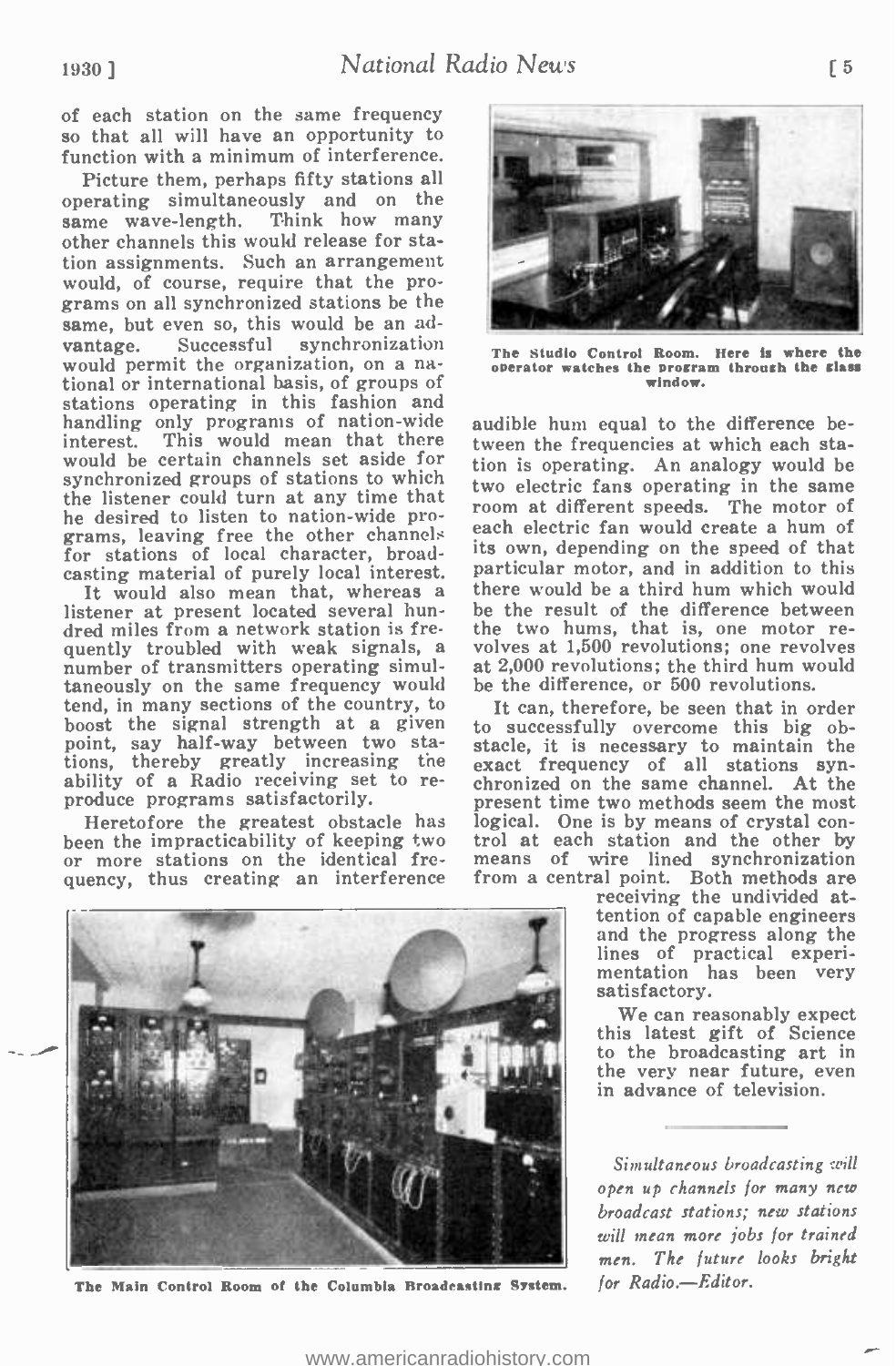# **National Radio News** JOINS N.<br>Published monthly in the interest of Mr. A. C. Kalb-

N. R. I. students and graduates, by the NATIONAL RADIO INSTITUTE 16th and U Streets, N. W. Washington, D. C.<br>16th and U Streets, N. E. R. HAAS, Editor.<br>16th and U Burner. Managing Editor.<br>The Superight. 1930. NATIONAL RADIO INSTITUTE

Washington, D. C. September, 1930



### STICK - TO - IT - IVENESS  $\frac{p}{a}$

He would pick up a  $\frac{\text{Com}}{\text{part}}$ <br>pretty shell, admire it  $\frac{\text{par}}{\text{M}}$ for a time—and then  $\frac{1}{100}$ drop it to search for an-<br>other. His actions reother. His actions re-<br>minded me of a fellow I once knew—Herb Bender.<br>Herb decided to be a

E. R. HAAS

doctor. He studied medicine for three<br>months and then thought he would find Eighty out of six hundred broadcastmonths and then thought he would find bigger opportunities as an engineer. He studied engineering for another three  $\frac{p_{\text{1}}}{p_{\text{2}}}\times R$ . K. I. men. From Maine to months— $\alpha_{\text{2}}$  it up to become a lawyer.  $\frac{p_{\text{1}}}{p_{\text{2}}}\times R$  from Texas to Washington, N. months—gave it up to become a lawyer. Florida, from Texas to Washington, N. His law studies. like the others, was soon R. I. men are putting programs "on the His law studies, like the others, was soon dropped—he became a salesman.

He could have made a "go" of this, had  $^{0}P($ he only stuck to one job long enough to  $\mathbb{C}_p^{\mathbf{a}}$ master it. He didn't do this—instead, he There is Glen Gingles at Station KGBZ, would quit one employer to work for an-<br>other. When I saw him last he was When I saw him last he was peddling soap from house to house.

He told me it was a tough job; doors shut in his face; uncertain pay, too. He<br>was discouraged—getting old, with no was discouraged getting out, with no regular job, no sure income. I felt sorry fren Springs, Mich.; Edward Stanko, for Herb but no sorrier than he felt for WGR, Buffalo, N. Y.; B. Keough, WJSV, himself. He knew his failure huistic. He carried out any one of his caster, Pa.; John Gantt, WOL, Washing-<br>fault—had he carried out any one of his caster, Pa.; John Gantt, WOL, Washing-<br>earlier plans, and stuck to it, he could ton, D. C.; W. J. Kotera earlier plans, and stuck to it, he could have been a successful doctor, engineer, or lawyer-instead of a house-to-house peddler.

The world is full of "Herb Benders"-men who lack stick-to-it-iveness. On the other hand, there is another kind of man-the fellow who sets his goal, plans how to reach It, and then works his plan until his ambition is realized. This is the fellow who makes good-he sticks to the Job until his goal is reached.

I have watched carefully the records of N.R.I.<br>students and graduates. I have found invariably students and statuates. I have found invariably ing others who are making remarkable his Diploma and then gives the best in him to his success in the broadcasting game: fellows who Radio work, is the man who wins his way to the "top." E. R. HAAS,

Vice -President and Director.

### JOINS N. R. I. STAFF

fleisch, a graduate of Massachusetts Institute of<br>Technology, re-Technology, re-<br>cently joined the N. R. I. instruction staff. Mr. Kalbfleisch is well known to the Radio industry. He present position<br>a wide back-



A. C. HALBFLEISCH

Recently at the sea-<br>shore I noticed a small<br>boy playing in the sand. eral Electric Company, General Radio boy playing in the sand. eral Electric Company, General Radio<br>He would pick up a Company, and Wireless Specialty Apground of Radio experience, having been<br>connected with such concerns as the Gen-<br>eral Electric Company, General Radio<br>Company, and Wireless Specialty Ap-<br>paratus Company.<br>Mr. Kalbfleisch will be active in help-<br>ing student

### N. R. I. MEN IN EIGHTY BROADCAST STATIONS

ing stations in this country have em-<br>ployed N. R. I. men. From Maine to<br>Florida, from Texas to Washington, N.<br>R. I. men are putting programs "on the<br>air." Graduates of the Institute are<br>operating stations in thirty-two St

York, Nebr.; K. W. Griffith, KGJF, Little Fock, Ark.; J. Henderson, KFBU, Lara-<br>mie, Wyo.; P. W. Sires, KSOO, Sioux<br>Falls, S. Dak.; D. O'Connor, WBT, Char-<br>Iotte, N. C.; J. Hajduk, KWCR, Cedar<br>Rapids, Iowa; John Fetzer, WEMC, Bercaster, Pa.; John Gantt, WOL, Washing-<br>ton, D. C.; W. J. Kotera, WOW, Omaha,<br>Nebr.; Earl Merryman, WRC, Washing-<br>ton, D. C.; N. B. Coil, WRHM, Minneapolis, Minn.; R. D. Compton, WREN, Lawrence, Kan.; W. H. Davis and D. C. Woods, WRVA, Richmond, Va.; S. J. Ebert, WSIU, Iowa City, Iowa; S. E. Rushing, WTIC, Hartford, Conn.; Earl Downey, WTNT, Nashville, Tenn.; Nor-<br>man Hood, KGCU, Manden, N. Dak.

I could go on down the long list, naming others who are making remarkable success in the broadcasting same: fellows who are filling sod jobs as operators, program directors, station managers, etc. These men are making sood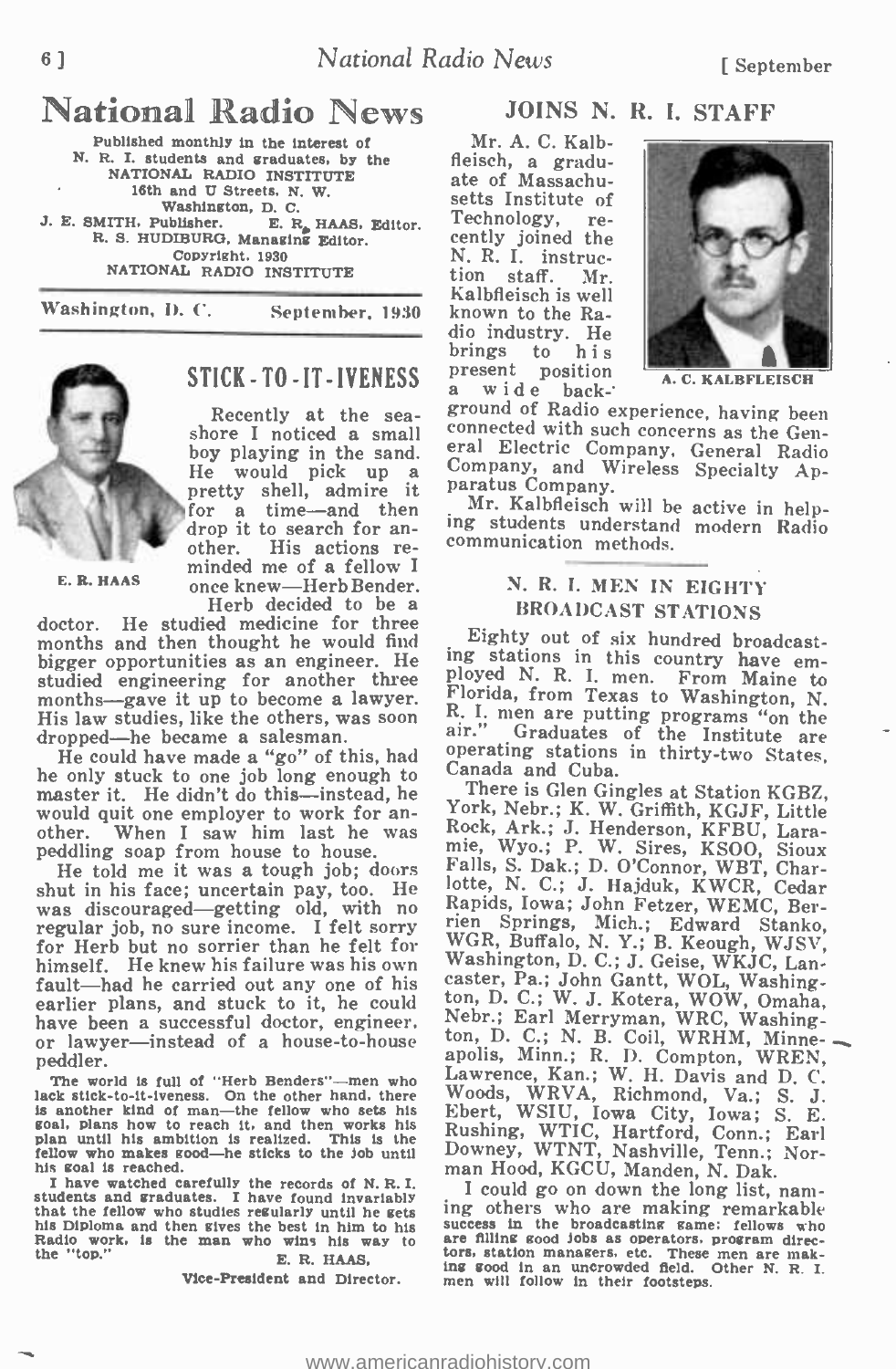

#### MAJESTIC MODELS 130, 131 AND 132

#### The Circuit

These Majestic receivers use 3 Majestic screen grid tubes G-24 in the Radio-frequency amplifier, a  $G-24$  screen grid ing procedure should be adopted:<br>power detector and 2  $G-45$  tubes in a right to maximum cancely, then push-pull audio amplifier. The rectifying back 1/2 turn. Tune in a signal, preferably from a tube is the Majestic G-80 tube. The 3 control points on the panel are as follows: The left knob is the line switch; have already received in your Radio course. the center knob is the tuning control, and<br>the knob on the right is the volume conthe knob on the right is the volume con-<br>trol. Two tuned circuits precede the first the alignment condensers and the Antenna Comamplifier; a fixed tuned transformer precedes the second amplifier; two tuned circuits precede the third amplifier and one tuned circuit precedes the power detector.

#### Screen Grid Power Detection

The screen grid power detector oper-Ine screen grid power detector oper-<br>ates the push-pull tubes directly, thus different groups are listed as follows: eliminating the first audio stage used in grid power detector better tone quality is obtained and A. C. hum and tube noise is decreased.

Antenna Adjustment<br>A small compensating condenser is provided to adjust the reflected capacity of the antenna being<br>used. Adjustment of this condenser is possible used. Adjustment of this condenser is possible coincidens of the condenser of the condenser of the condenser gang housing. When the installation of the re-<br>ceiver is completed, a station between 1000 and a receiver and speaker and upon examination you<br>1400 kilocycles should be tuned in. and the volume find that the leads of the p control on the panel adjusted to low volume. Then adjust the antenna compensating condenser by turning the black knob, until maximum volume fs attained. Further adjustment of this condenser

is not necessary unless antenna length or position is changed.

#### Alignment of Gang Condenser

Should a receiver need re-alignment the follow-

First: Turn Antenna Compensating Condenser right, to maximum capacity, then turn the knob back ', when the signal of approximately 1300 kilo-<br>cycles and align the receiver in the usual manner as described in previous instructions which you

In case one alignment condenser will not indicate a peak of sensitivity slightly advance or rethe alignment condensers and the Antenna Compensating Condensers as before.

#### Speaker Characteristics

The field coil resistance of the G-5 speaker is 7,650 ohms and the voice coil impedance is 15 ohms. The output transformer is in the base of the speaker.

Different colored wires on the G-4 and G-5 speakers are used to indicate the plate and high voltage field coil leads in the cable. So that the voltage finds may easily check the circuits the 3<br>different groups are listed as follows:<br>Group No. 1. 2 black leads—plates of power

Group No. 1. 2 black leads—plates of power<br>tubes. 1 red lead—high voltage side of field coil. 1 yellow twist on red lead-low voltage side of

field coil (ground).<br>Group No. 2. 2 blue leads—plates of power<br>tubes. 1 red lead—high voltage side of field coil. 1 black lead—low voltage side of field coil (ground).

(ground). Group No. 3. 2 red leads -plates of power tubes. 1 yellow lead -high voltage side of field coil. 1 green lead -low voltage side of field coil

(ground).<br>For example, you may be called upon to check tubes are colored red or possibly blue or black. Reference to the groups shown above will eliminate any trouble in determining whether the leads in question are plate or field coil leads.

| <b>TABLE OF VOLTAGES</b><br>When<br>The voltage readings given below were taken with the volume control set at maximum.<br>taking comparative readings, be certain that the volume control is set at maximum. |                |                     |                  |                      |                         |                                                 |              |  |  |
|---------------------------------------------------------------------------------------------------------------------------------------------------------------------------------------------------------------|----------------|---------------------|------------------|----------------------|-------------------------|-------------------------------------------------|--------------|--|--|
| Type of<br>Tube                                                                                                                                                                                               | Position       | Filament<br>Voltage | Plate<br>Voltage | Grid Blas<br>Voltage | Cathode<br><b>Volts</b> | Normal Plate Screen Grid<br><b>Milliamperes</b> | Voltage      |  |  |
| $G - 24$                                                                                                                                                                                                      | 1st R. F.      | 2.35                | 180              |                      |                         |                                                 | 90           |  |  |
| $G-24$                                                                                                                                                                                                        | 2nd R. F.      | 2.35                | 180              |                      |                         |                                                 | 90           |  |  |
| $G - 24$                                                                                                                                                                                                      | 3rd R. F.      | 2.35                | 180              |                      |                         |                                                 | 90           |  |  |
| $G - 24$                                                                                                                                                                                                      | Power Detector | 2.35                | 263              | 12                   | 12                      | 0.5                                             | 125          |  |  |
| $G - 45$                                                                                                                                                                                                      | Power          | 2.45                | 250              | 50                   | <b>Bally</b>            | 32                                              | ----         |  |  |
| $G - 45$                                                                                                                                                                                                      | Power          | 2.45                | 250              | 50                   | Mar mar                 | 32                                              | <b>SHARA</b> |  |  |

Line voltage 115 A. C. on 115-volt tap.<br>Variations in voltage readings will occur, due to different line voltage, tubes, etc.

University of the meters used affects, to a great degree, the readings obtained. When using<br>The accuracy of the meters used affects, to a great degree, the readings obtained. When using<br>other than accurate meters, a varia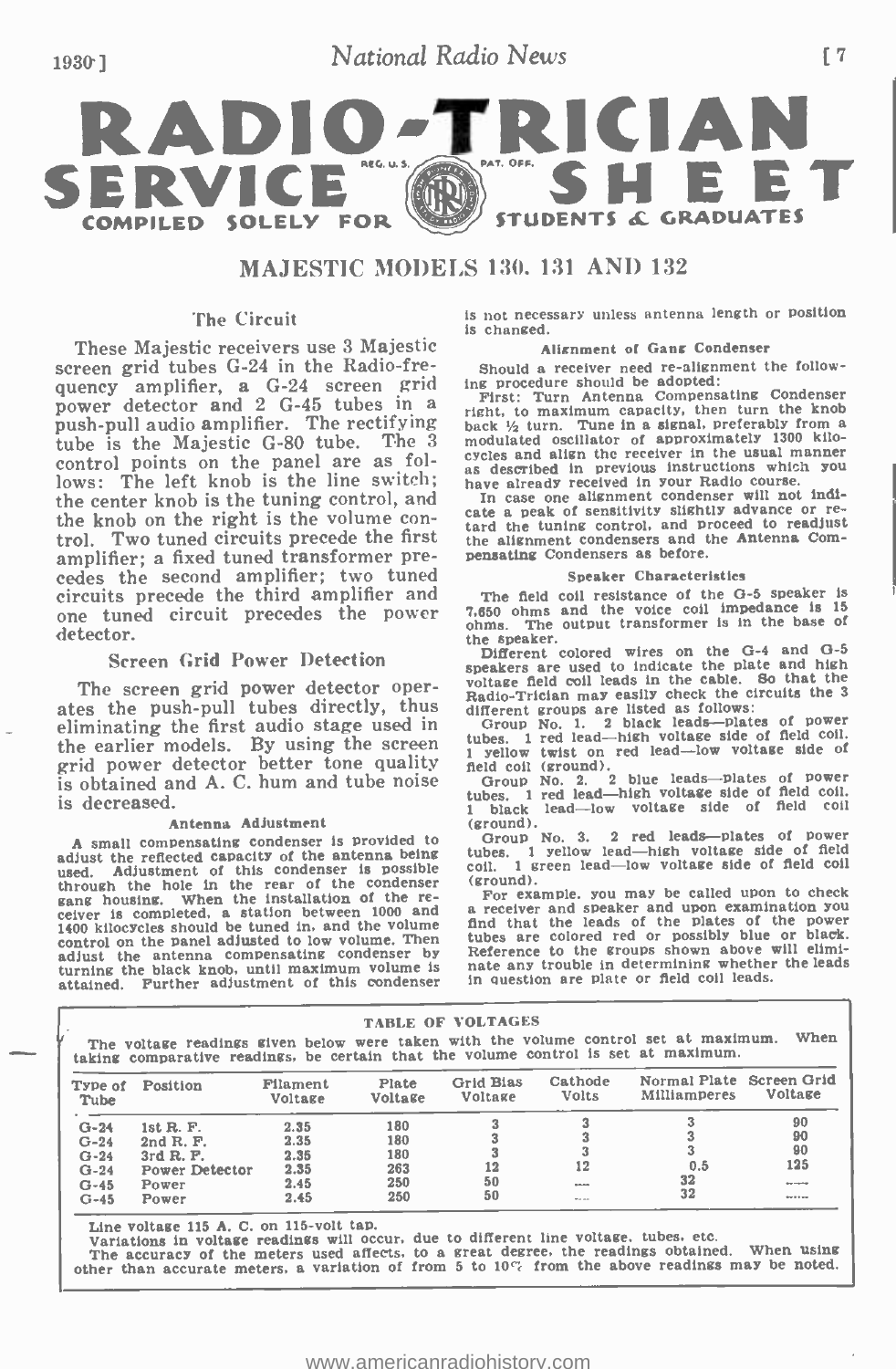ti



<www.americanradiohistory.com>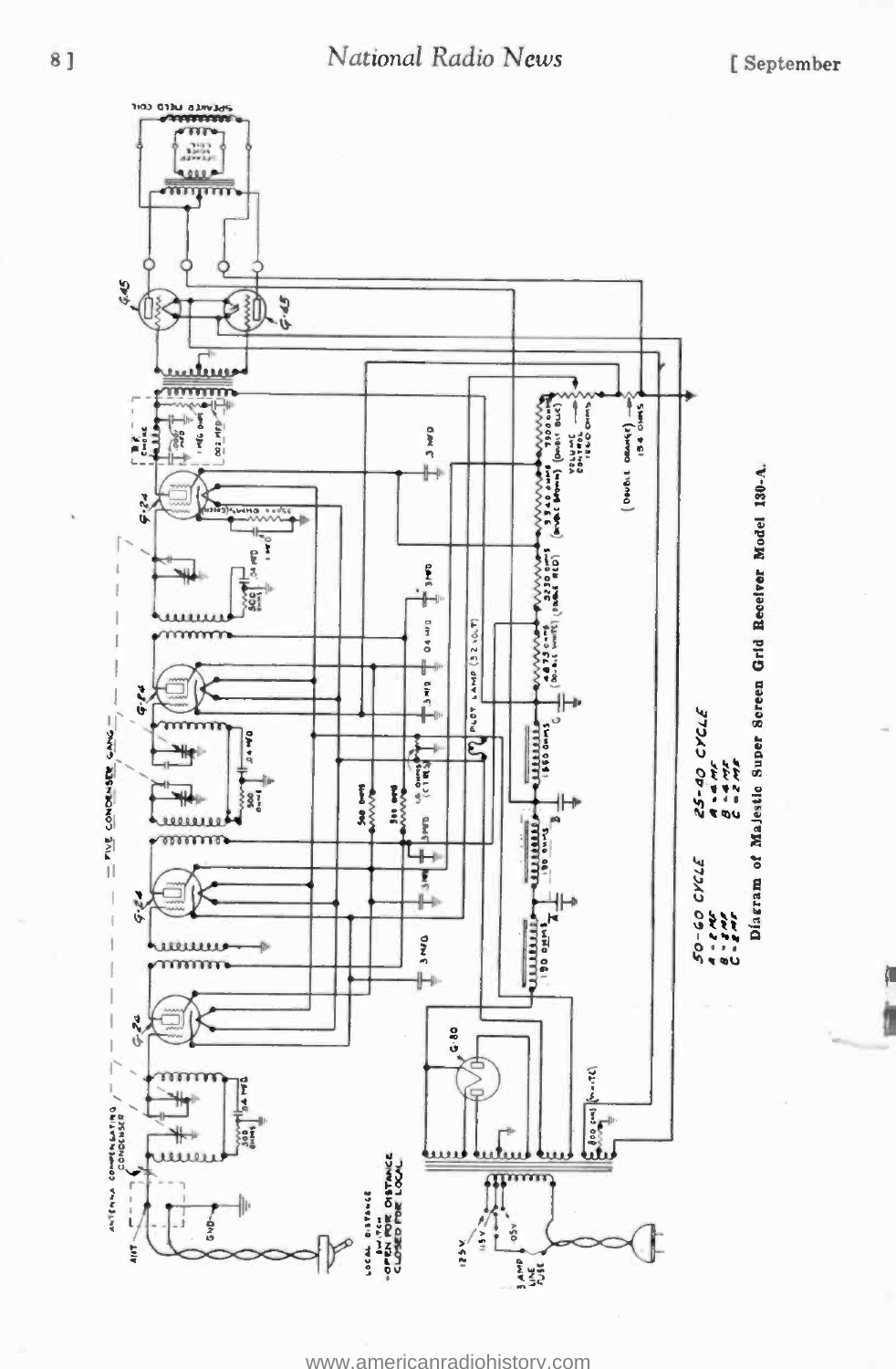## The Company Behind Graham McNamee

The National Broadcasting Company a big symphony orchestra, so that each<br>was born in 1926; a process in which one member station receives the program<br>incidental was the purchase of WEAF with the same high quality.<br>for \$1,0

presenting programs from the compared only with the studios in four principal extractions of the United States, trategically located to serve the Coast-to-Coast and the States of the States in and the branch headquarters i

are maintained also in . An Ayles<br>washington, Chieago, and Within sight of the blazing sam Francisco. A honey<br>the sight of the plazing the square the filling square the energy 35,000 miles of ex-<br> $\,$ M. H. Ayles<br>worth. Pr

serve the Coast-to-Coast Washington, Chicago, and network of seventy-four as-<br>sociated stations. San Francisco are on a pro-<br>Although the NBC's home heart of New York's exclu-Although the NBC's home<br>office is in New York,<br>branch headquarters and<br>elaborate studio facilities elaborate studio facilities lights of Central Park and<br>within sight of the blazing<br>within sight of the blazing

ing and equip-<br>
ment is necessary A scene in a NBC Studio "Empire Builders" on the The real mar-<br>
to safely transmit air. Perfect co-operation between technicians and The real mar-<br>
the full range of the Theory of the Theo directors is necessary to successfully broadcast such vels which make the Times Square

tast year alone,<br>to bring new most famous<br>most famous linear stations theatres, leased within NBC's 33,-Within NBC's 33,-<br>
These lines are<br>
not to be confused<br>
not to be confused<br>
with the ordinary<br>
telephone long<br>
distance wires,<br>
distance wires,<br>
distance wires,<br>
to the purpose of sacreen<br>
to the purpose of sacreen<br>
to the speaking voice.<br>Special engineer-<br>ing and equip-<br>dio routine.

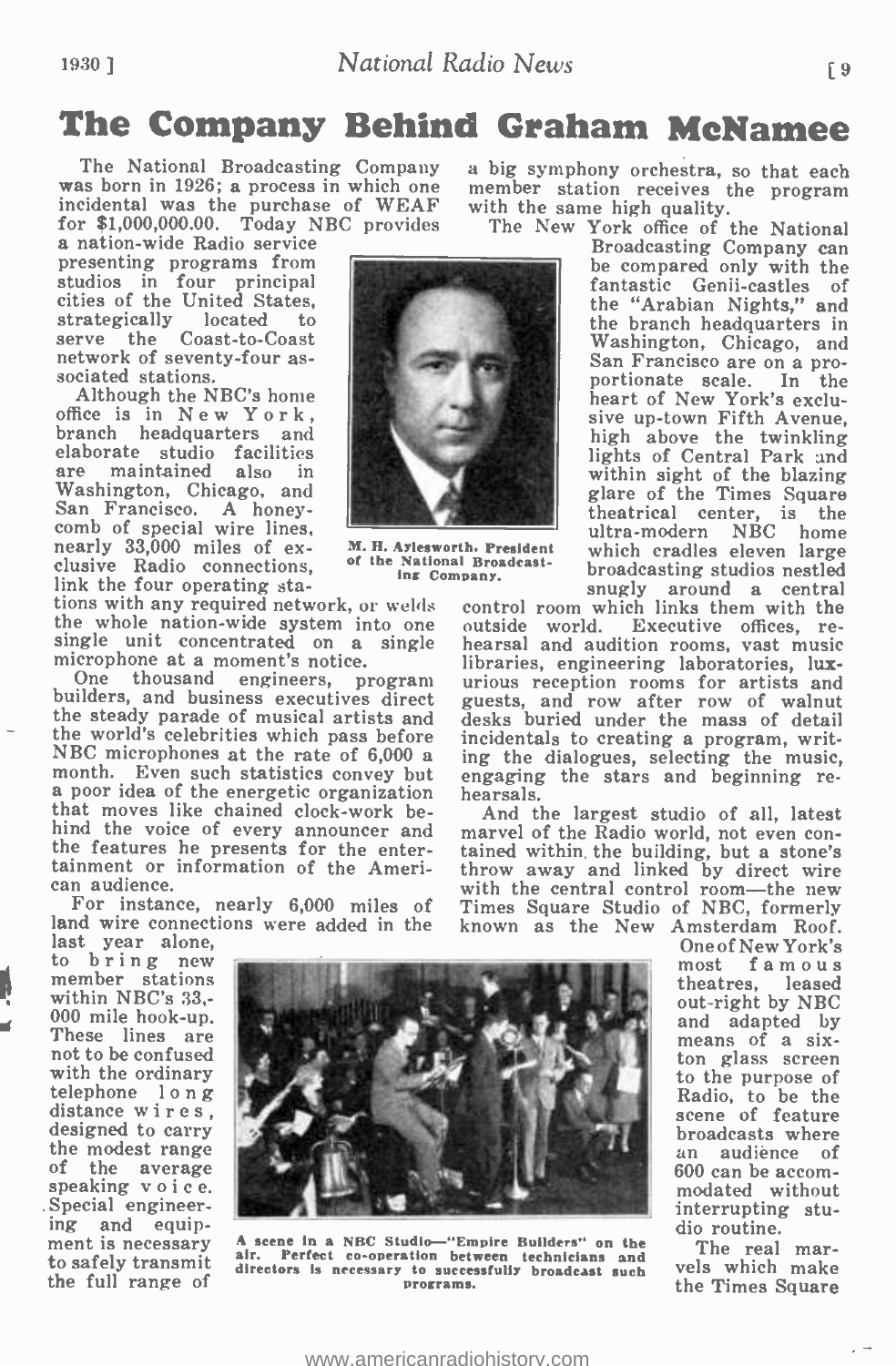

The control room of the NBC Times Square Studios. Here skilled operators put programs on the air.

Studio possible are over on Fifth Avenue, in the main studios where most of flected glow from behind decorative pylons, and the broadcasting still takes place. First along the borders of the walls. The shifting colors the broadcasting still takes place. First of all, the main control room-the heart and lungs of the nation-wide NBC hookup. The wires which lead from this room to the transmitters of WEAF and WJZ thirty miles away mean no more to the missing audience they cannot see—out there, num-<br>alart engineers, than any of the other bering millions. As the program draws to its alert engineers than any of the other<br>wires leading out to the other seventywires leading out to the other seventy-<br>two associated NBC stations, scattered w from coast to coast. Their only concern engi-<br>is to keep two sets of programs running a te from coast to coast. Their only concern engineer in the adioining glass walled room lifts<br>is to keep two sets of programs running a telephone connecting his monitor controls with<br>smoothly through their master circuits - " no matter where the programs come from -and as smoothly flowing out through the out -bound loops leading to pre -arranged networks.

The electric control panels are arranged around three walls, and are  $\frac{3}{10}$   $\frac{1}{10}$ studded with glowing bulbs that rival the magic of Aladdin's lamp. These are the preliminary amplifiers, which magnify<br>the speech and music millions of times before it reaches the antennae of individual broadcast stations.

Besides these are other panels marked "Line Terminals" bearing names like Yankee Stadium, City Hall, Roxy, Hotel Pennsylvania, Capitol Theatre, Carnegie Hall,—and the most magic work of all,<br>marked "RCA Experimental Lab." At marked "RCA Experimental Lab." the end of this connection lies Germany, marked "RUA Experimental Lab. At<br>the end of this connection lies Germany.<br>England, Holland, Denmark, France, whatever remote quarter of the world has arranged to relay on short waves that day, to the keen ears of RCA Experimental Receiving Station on the shores of Long Island.

The room is filled with the incessant clatter of telegraph instruments, by which the stations report on the quality<br>of programs coming in from this room. In the center of the room is the master switchboard, like the console of a theatre organ, where the chief engineer controls the 33,000 mile hook -up pictured at his finger tips in rows of blinking colored lights.

Upstairs in the studios, famous orchestras and singers are awaiting their turn before the microphone. One studio is the criterion of all the rest: the example shall be the Cathedral Studio on the fifteenth floor -so called because it is here that Dr. Cadman and other noted clergymen conduct the weekly Sunday religious programs for a nationwide Radio congregation. Tonight the Cathedral Studio is a scene of an opera broadcast. A symphony orchestra is arranged on the stage. At the Director's elbow is a microphone and beyond that the rank of soloists and singers of the chorus. Sitting in absolute silence facing this array of musical talent is an audience of several hundred invited guests.

A strange phenomenon takes place after the<br>music begins. The lights grow dim. and are music begins. The lights grow dim, and are replaced by blended colors. The source of the light cannot be discovered. but merely the re- flected glow from behind decorative pylons, and seem to change the temperature, and even the very shape of the room. Regardless of such psychological effects. the color scheme rather attempts to follow the mood of the music, and provides an inspirational atmosphere for the artists who need this compensation to make up for the missing audience they cannot see-out there, numclose, the announcer lifts his hand in warning, for continued silence during the closing announcement.<br>While he is uttering the last words, the program

a telephone connecting his monitor controls with the main switchboard downstairs.

"This is a presentation of the National Broadcasting Company. Your announcer was Graham McNamee." He drops a switch, and the light at his elbow blinks out.

"Take it away." says the engineer inside.

<sup>A</sup>distant voice crackles through the receiver. sounding many miles away although it comes from just downstairs:

And a light blinks up for Chicago's turn on the network, or perhaps it's California. Or Dunedin. New Zealand.



Studio "H," the NBC's largest studio.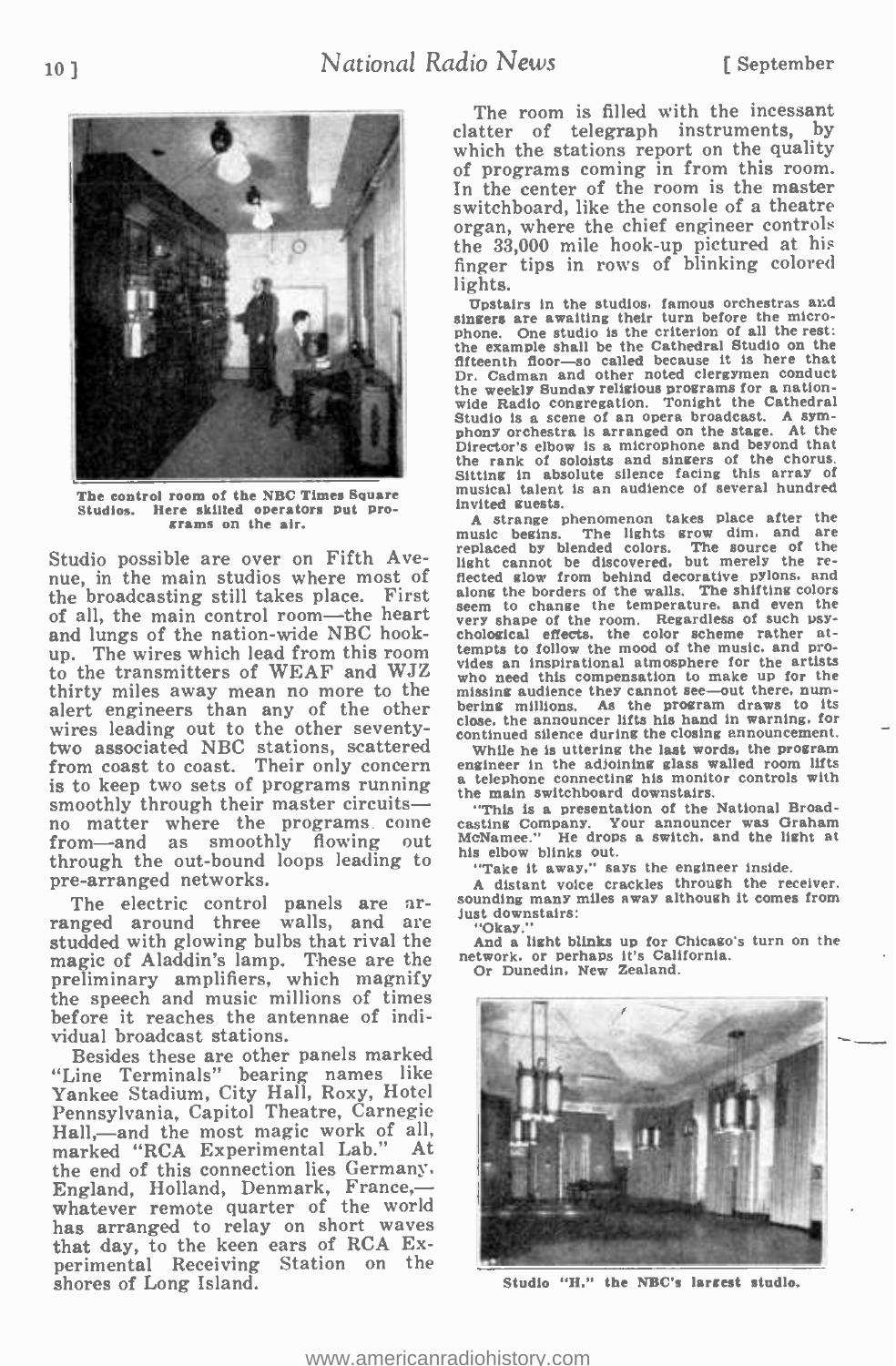# WGY's 200 KW

### Broadcast Transmitter

### By J. A. DOWIE Chief Instructor

Operating under a special license, station W2XAG uses for testing purposes 200 kilowatts of power for broadcast transmission. The transmitter is located on the 54-acre radio laboratory a few miles south of Schenectady where facilities are available for the power and cooling requirements of a large number of transmitters. There are, for example, four steel antenna towers, three 300 feet high, and one 150 feet high, and in addition a large number of small masts, between all of which are many different types of radiators or antennas.

The design of apparatus capable of hand-Ine design of apparatus capable of nand-<br>ling 200 kilowatts of power was preceded by Radiotrons<br>years of exhaustive investigation and a slow progress from low to higher power.<br>Probably the greatest single impetus to the art of high powered broadcasting wait linear power amplifier, incorporalwas the development of the 100 kilowatt, radiotrons. water -cooled power radiotron. Instead of complicating design to produce high  $\frac{1}{2}$ <br>power through the medium of many 20 kilowatt water -cooled tubes, the design was simplified by the use of a few 100 kilowatt tubes. 100 kilowatts is a con-<br>servative rating for these power tubes power amplifier feeds a radiator system<br>which are actually canable of consider-<br>consisting of a vertical cage antenna and which are actually capable of considerably greater outputs.

In the 200 kilowatt transmitter there are six 100 kilowatt power tubes. Each tube is five feet long or seven and a half feet when included with its water jacket.



A zeneral view of Intermediate power ampli-<br>fier (left) and main power amplifier and<br>operated control equipment.



Power amplifier stage of 200 kilowatts transmitter showing six super -power Radiotrons in their sockets or jackets.

The transmitter employs a 200 kilowatt linear power amplifier, incorporat-

Direct current supply for the 200 kw.<br>power linear amplifier is obtained from a six-phase rectifier utilizing twelve phanotrons, which are air-cooled, hot-cathode,<br>mercury-vapor rectifier tubes. The mercury-vapor rectifier tubes. power amplifier feeds a radiator system<br>consisting of a vertical cage antenna and<br>radical counterpoise. The antenna current corresponding to 200 kilowatts is 92 amperes.

The 200 kilowatt power amplifier is driven by a five kilowatt intermediate power amplifier very similar to the com- mercial five kilowatt broadcast transmitter and uses two 20 kilowatt water-cooled tubes in a push -pull circuit.

The frequency of the transmitter is controlled by a 790 kilocycle Piezo -electric quartz crystal maintained at con- stant temperature. The deviation from 790 kilocycles is never more than a few cycles. A recent measurement of the a departure from ideal transmission of only two per cent at frequencies corresponding to the lowest notes produced by any musical instrument, and but slightly greater reduction at 10,000 cycles. The faithfully the overtones of any musical instrument. In the 200 kilowatt trans-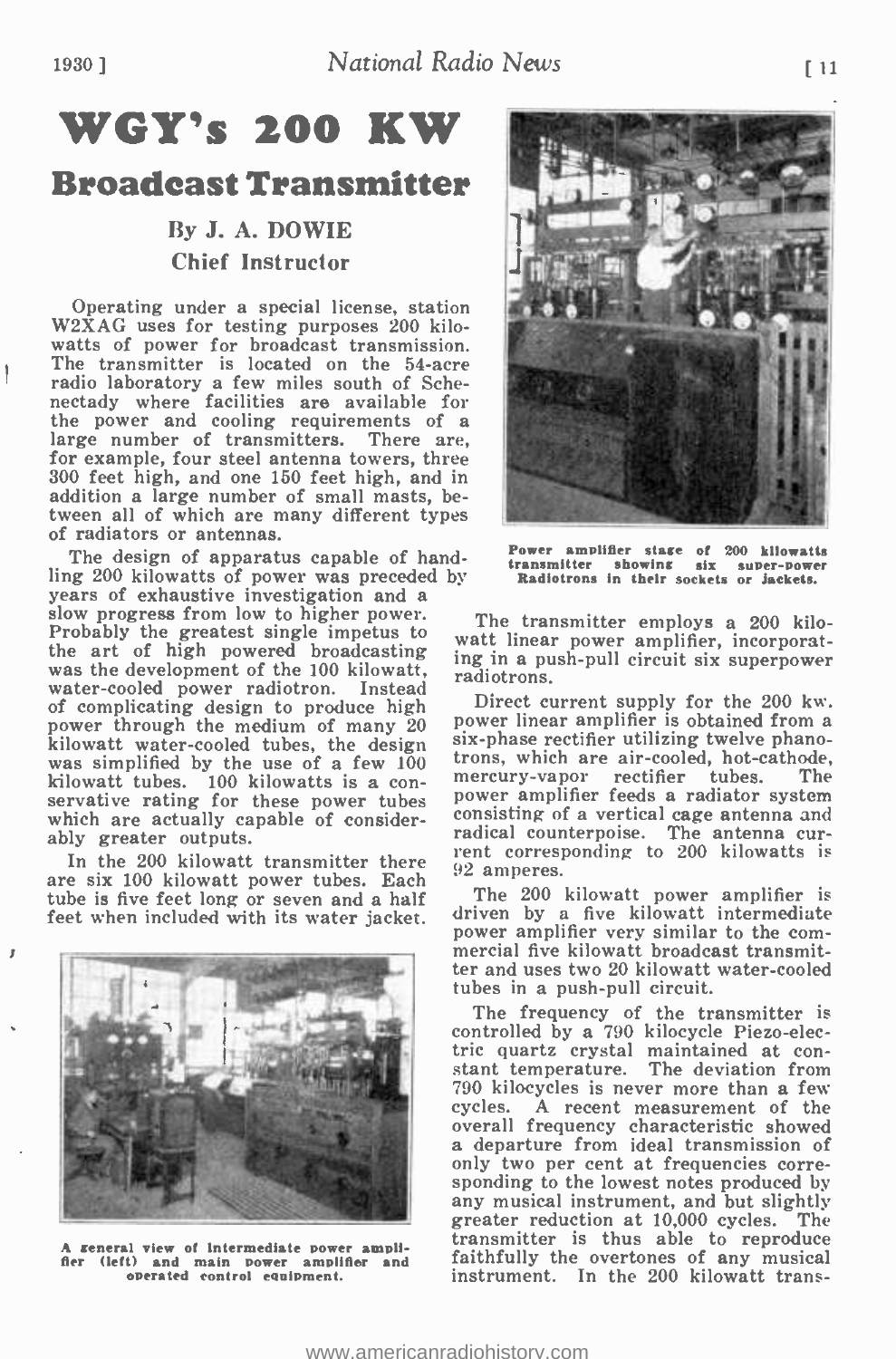

Four 100 kilowatt tubes outside their Jackets

mitter the identity of musical instru-<br>ments is well preserved because the higher harmonics which color the tone of each instrument are not lost on the way Washington. He then built a portable through the various stages of the trans- amplifier which was connected with the through the various stages of the transmitter.

transmitter properly cooled, it is neces- sary to circulate 15 gallons of water per minute through the water jacket surrounding the anode of each tube. For the transmitter proper a flow of 100 gallons per minute is required. This is obtained from a cistern with approximately 20,000 gallons capacity. On its return it is from the tubes where it absorbs con- siderable heat the water is passed siderable heat the water is passed Student Waite's achievement is re-<br>through a radiator unit where it is markable as it is the first known hook-up cooled by a current of air supplied by a of the telephone, Radio and Dictaphone.<br>large blower. The water is then returned The Institute is proud of Mr. Waite's acto the cistern. Protection from dust and complishment—just a to the cistern. Protection from dust and other impurities is afforded and the have acquired the knowledge he needed water continues in use over a long period to do this work through his N. R. I. water continues in use over a long period<br>without replenishment.

provided to trip off the power in the case tuin of tube failure and to give warning to tai the operator in case of the failure of the water supply.

### N. R. I. Man Finds New Use For Radio

Student Thomas Y. Waite, Service Manager of the Washington Branch of the Dictaphone Corporation, found the way for the proceedings of the Seven Day Adventist Convention, held in San Francisco, to be published in the Review and Herald here in Washington, and returned to San Francisco in time for the delegates at the convention to read their own reports.

In order to keep the giant tubes of the passed through the receiver, was stepped<br>ansmitter properly cooled, it is neces- up in the amplifier, and passed into a Something speedier than the telegraph was necessary to shoot the news from San Francisco to Washington, D. C. Hero is where student Waite's knowledge of Radio came in handy. He arranged for the proceedings to be telephoned to Washington. He then built a portable amplifier which was connected with the telephone receiver. The voice current The voice current passed through the receiver, was stepped dictaphone. The cylinders were transcribed by an operator, who shot the "copy" to a linotype operator. This was "set" and then rushed to the pressman. The printed issue was dispatched immedi-The printed issue was dispatched immedi-<br>ately by air mail to San Francisco, where it is read by convention delegates within<br>three days after the actual happenings.

Special protective devices have been of the many ways I have had the oppor-<br>provided to trip off the power in the case tunity of applying the knowledge ob-Student Waite's achievement is reof the telephone, Radio and Dictaphone. have acquired the knowledge he needed course. To quote him, "This is just one tained from my N. R. I. course. Without this knowledge, 'old man opportunity' would have knocked but I would not have been able to answer."

### **Lands Public Address** Job

 $\begin{array}{c|c|c|c|c|c} \hline \text{JOD} & \text{m}_{\text{in}} & \text{in the diagram of Coh-} \\ \hline \text{Student Otto E. Holz is getting to Coh-} \\ \hline \end{array}$ his share of the Public Address business. The job he just landed  $\frac{\log n}{\log n}$ for 52 apartments will put a nice<br> $\frac{1}{2}$  apartments will put a nice<br>cost  $\frac{1}{2}$  apartments will put a nice<br> $\frac{1}{2}$   $\frac{1}{2}$   $\frac{1}{2}$   $\frac{1}{2}$   $\frac{1}{2}$   $\frac{1}{2}$   $\frac{1}{2}$   $\frac{1}{2}$   $\frac{1}{2}$   $\frac{1}{2}$   $\frac{1}{2}$ chunk of money in his pocket.

Installation of Public Address <sub>J</sub><br>Systems is one of the most profitable fields of Radio and right now hotels, apartments, hospitals and other institutions are planning to add Radio to their present equipment. N. R. I. men who go out after this business should cash-in quick.



J E SMITH-<br> RATIORAL RADIO INSTITUTE WASHINGTON D C -HAVE JUST RECEIVED JOB INSTALLING 3 STATION APARTMENT HOOSUP FOR 52 APARTMENT JOB THANKS TO TOUR COURSE PLEASE SEND HE ALL DOPE ON LATEST INSTALLATIONS AND COMPANTS MFC SUCH APPARATUS 105 NA1 -OTTO ! ROL2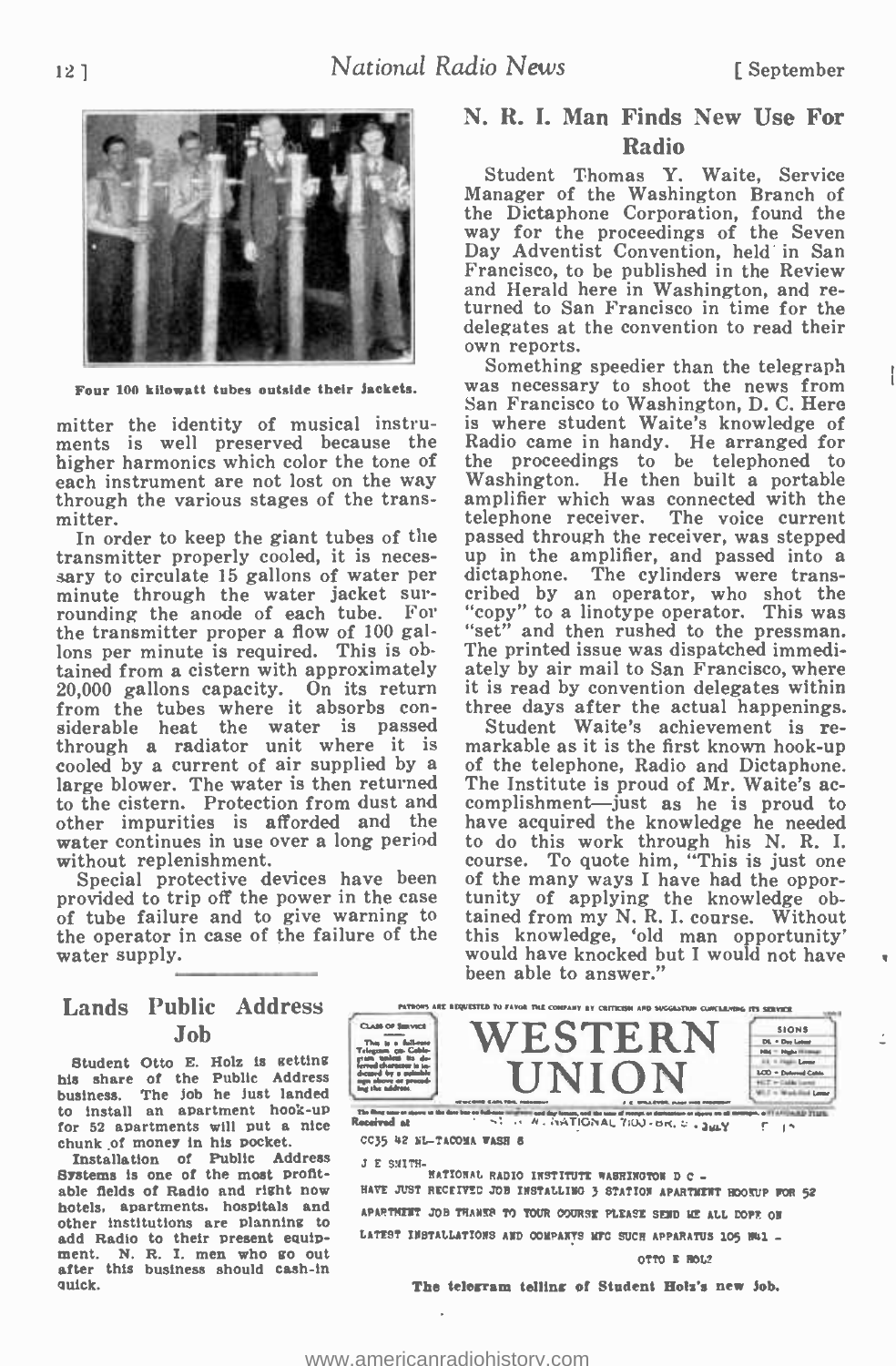### National Radio News 13



#### NEW VACHIM THRES

Types  $-30$ ,  $-31$  and  $-32$  and New Power Pentode

New Dry Battery Tubes.—Three new dry battery tubes have been designed to fill the long felt need for a series of tubes to replace the present  $-99$ ,  $-20$ and -22. These may be used in place of<br>the old series with very slight change affecting only the filament voltages. The  $\frac{I_y p e - 3I_I}{P}$  is designed to replace the major advantages of these new tubes are The  $-31$  is designed to replace the major advantages of these new tubes are as follows:

1. A dull emitter filament replaces the thoriated filament and thereby reduces burn-outs which have been so common in

-99's and --20's.<br>2. The microphonic noise which was extremely troublesome in previous types<br>has been eliminated.

3. The mechanical construction is such that the tubes will withstand<br>more severe shocks.<br>4. The mutual con-



ductance of the new tubes is higher than corresponding tubes of the older series, hence the amplifica-<br>tion will be materially<br>increased.

#### $Tvpe$   $-30$  General Purpose

This tube can be used in practically every place to replace<br>the  $-99$  type provid-<br>ing the filament voltage is reduced from 3.3 to 2.0 volts. The

complete characteristics are given below: Filament Voltage.............2.0 Volts Filament Current 0 06 Amperes Plate Voltage (Maximum) 90 Volts Grid Voltage (C-Bias).......-4.5 Volts<br>Plate Current.........2.0 Milliamperes Plate Resistance...........12500 Ohms 350 for the  $-22$  type. This makes pos-<br>Amplification Factor................8.8 sible a 50% increase in amplification per Amplification Factor..............8.8 Mutual Conductance 700 Micromhos Approximate Direct Inter -Electrode Capacitances: Grid to Plate 6 Mmf. Grid to Filament..............3.5 Mmf. Plate to Filament 2 Mmf.

|  | Maximum Over-all Dimensions: |  |
|--|------------------------------|--|
|  |                              |  |

| Length $\ldots \ldots \ldots \ldots \ldots \ldots \ldots \ldots 4\frac{1}{4}$ |  |  |  |  |  |  |  |  |  |  |  |  |  |  |  |  |
|-------------------------------------------------------------------------------|--|--|--|--|--|--|--|--|--|--|--|--|--|--|--|--|
| Diameter  1½"                                                                 |  |  |  |  |  |  |  |  |  |  |  |  |  |  |  |  |
| Base  Small "UX"                                                              |  |  |  |  |  |  |  |  |  |  |  |  |  |  |  |  |
| Sockets  UX                                                                   |  |  |  |  |  |  |  |  |  |  |  |  |  |  |  |  |

#### Type -31 Power Outfit

-20 providing the filament voltage is reduced to 2.0 volts. The characteristics are:

Filament Voltage............2.0 Volts Filament Current ........0.150 Amperes<br>Plate Voltage (Maximum and

Recommended) ...........135 Volts Grid Voltage  $(C$ -Bias)...... -22.5 Volts

Plate Current................8 Milliamperes<br>Plate Resistance.....4000 Ohms Amplification Factor.........3.5

Mutual Conductance 875 Micromhos Undistorted Power

**Output** 170 Milliwatts Approximate Direct Inter -Electrode Capacitances:

Grid to Plate.6 Mmf. 230' Grid to Filament

3.5 Mmf. Plate to Filament 2 Mmf.

Maximum Over-all Dimensions:<br>Length  $\ldots \ldots \ldots 4\frac{1}{2}$ 

Length Diameter <sup>i</sup>j,,' Base Small "UX" Socket ......................

#### Type -32 Screen Grid

tual conductance of 550 as compared with stage providing  $67\frac{1}{2}$  volts are provided for the screen and 2 volts for the filament. The  $-32$  characteristics are given

Filament Voltage............2.0 Volts Filament Current........0.06 Amperes

232 scws

ſО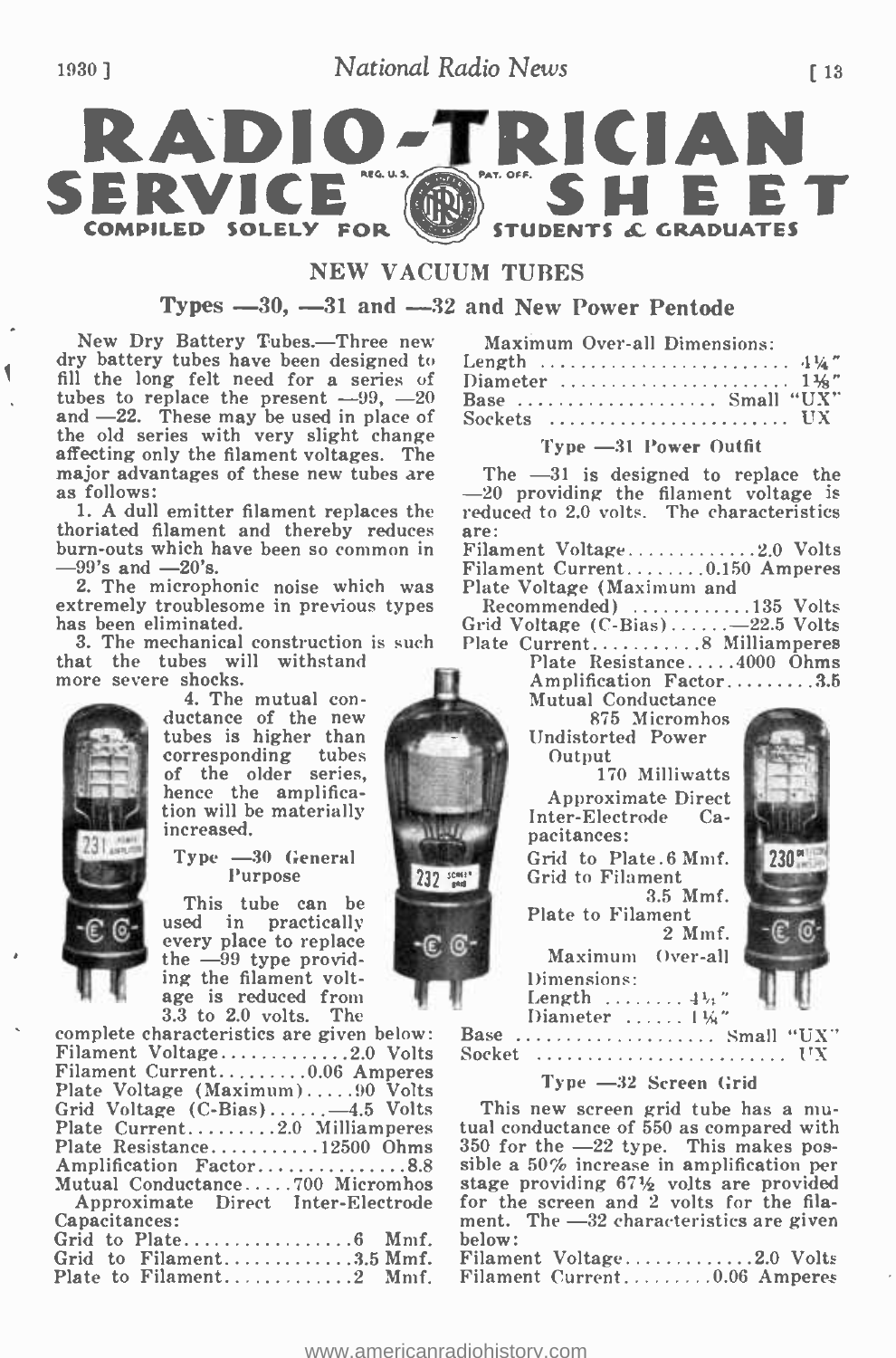Plate Voltage (Maximum and Recommended) . . . . . . . . . . . . . 135 Volts Grid Voltage (C-Bias).......-3 Volts Screen Voltage (Maximum)..67.5 Volts Plate Current.........1.5 Milliamperes Screen Current not over  $\frac{1}{3}$  of plate current. Plate Resistance.........800,000 Ohms Amplification Factor..............440 Mutual Conductance ....550 Micromhos Fil<br>Effective Grid Plate Capacitance Fil 0.02 Mmf. Maximum Dimensions: Maximum Over-all Length........ $5\frac{1}{4}$ " Maximum Diameter...........1-13/16" Control Grid Contact Tap (Diameter)  $0.346''$  -.369" Base ...................Large "UX"  $Socket$  ........................... UX are as follows:

Briefly: There has been a great need for improved dry cell tubes which would stand more mechanical abuse, last longer and eliminate microphonic noise. This new series of tubes fills the gaps and consequently should meet with immediate approval.

#### Output Power Pentode Tube

The new power Pentode tube has been designed so that it will take the output voltage of a power detector providing it is biased at approximately 16 volts. The operating voltages should not be in excess of those obtainable from  $a -80$ power pack. It must work into a low impedance of approximately 5,000 ohms. The undistorted power output should be about 2 watts or more. The characteristics of the output power Pentode tube

| Filament Voltage5.0 Volts         |  |
|-----------------------------------|--|
| Filament Current2.00 Amperes      |  |
| Plate Voltage300 Volts            |  |
| Screen Grid Voltage200 Volts      |  |
| Control Grid Voltage $-16$ Volts  |  |
| Plate Current43 Milliamperes      |  |
| Screen Grid Voltage9 Milliamperes |  |
| Amplification Factor55            |  |
| Plate Resistance22,200 Ohms       |  |
| Mutual Conductance2,500 Micromhos |  |
| Undistorted Power Output2.4 Watts |  |
| Optimum Load Impedance5,000 Ohms  |  |

From the above it will be seen that this output pentode will work directly out of a power detector and give approximately 2.4 watts of power output when worked into a dynamic speaker of about 5,000 ohms impedance.

This information has been supplied through the courtesy of the Ceco Manufacturing Co., Inc., manufacturers of tubes licensed by RCA.



<www.americanradiohistory.com>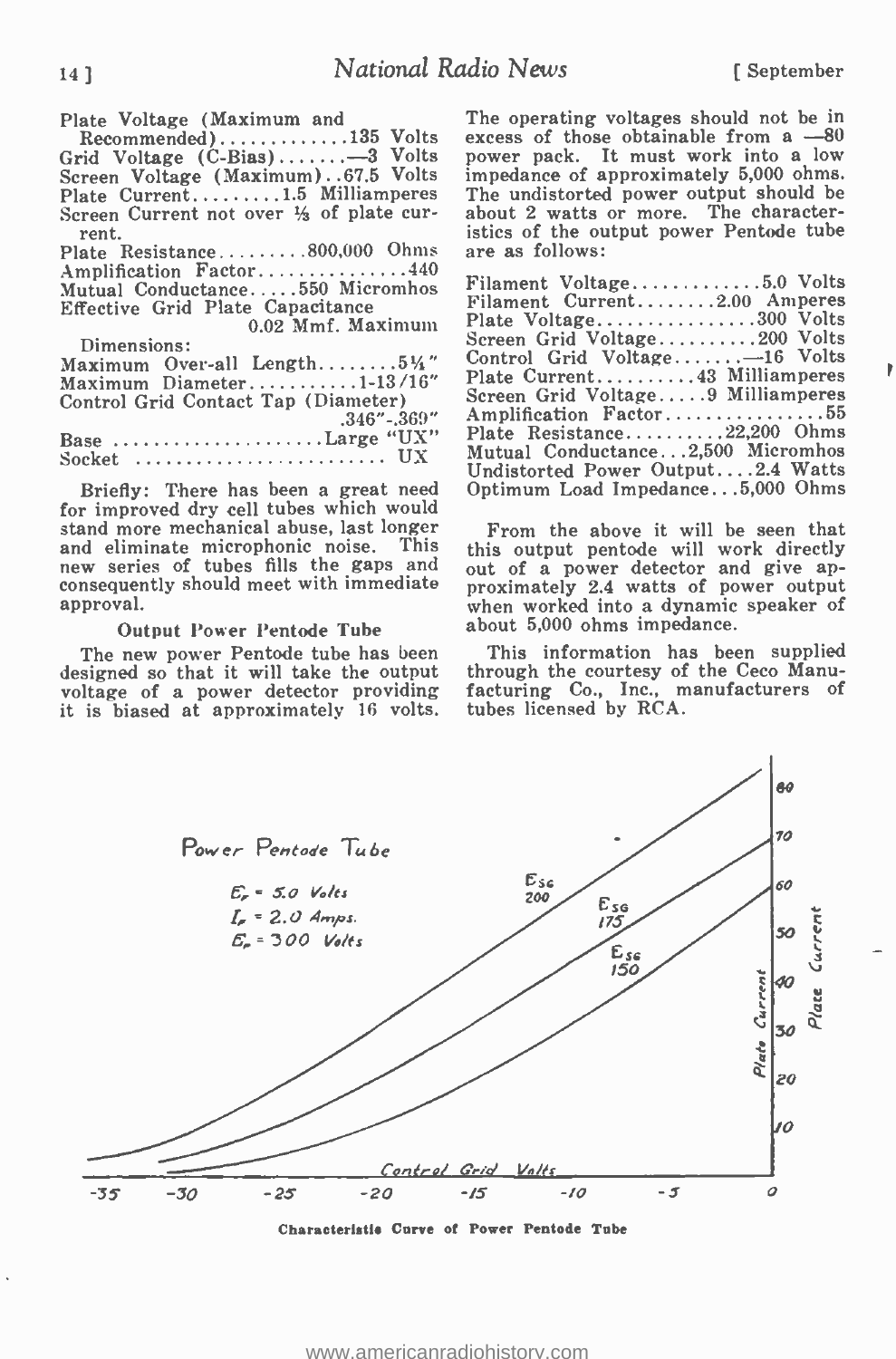

Dear Mr. Smith: "Since I have taken your Radio course I have made \$2.000 doing service work,<br>not counting what I have made selling Radio sets. Work comes in fast when the people find out you are trained to do it in an expert way." Homer Saville, 503 West Main St.. Blanchester. Barschdorff became inter-<br>Ohlo. ested in Radio while a Ohio.

Dear Mr. Smith: "I do not need any advertising now. Business is coming quick enough<br>through recommendations of satisfied customers. through recommendations of satisfied customers.<br>Through recommending that I have made \$493 profit working about one hour spare time each day." Paul Provost, 4676 St. Andre. Montreal. Canada.

Dear Mr. Smith: "I would not take \$15.000 for the training received from the National Radio Institute. I have cleared around \$700 doing spare time work in the evenings." Ralph Schena, 60 Hull Street, Brooklyn. New York.

Dear Mr. Smith: "I started to study Radio while I was driving a taxicab. I now have a good trade and don't have to drive a cab the rest of my life. I have made about \$600 in my spare time." John B. Marshall. 1831 Letterly St.. Philadelphia, Pa.

Dear Mr. Smith: "During the month of June I cleared around \$258 in spare time, thanks to the N. R. I. I am hustling up auto -Radio Jobs as this is a ripe field. I charge \$135 for each set installed. It takes about four hours to assemble and wire the set and from three to six hours for installing it in the car. I installed six sets during one month." H. Perry, 875 Grove St.. San Francisco, Calif.

Dear Mr. Smith: "Since I finished the first few lessons of the course there has hardly been a time of the station very soon due to its won-<br>I did not have from one to nine sets here to work derful ability for large coverage on the I did not have from one to nine sets here to work on. My satisfied customers have been my adverout in the cards you sent me have this ing-that, and the cards you sent me have the brought the work." Charles T. Helms. Haynesville. La.

Dear Mr. Smith: "I was greatly impressed by the friendly reception and the interest accorded interest accorded me when I visited the National Radio Institute re-  $j_0$ io cently. From the time I enrolled in N. R. I. I  $\bigcirc$ cently. From the time I enrolled in N. R. I. I have been impressed by the personal interest given me by you and your entire staff." J. W. Spiker. 400 Elm St., Versailes. Pa.

Dear Mr. Smith: "When I started as a student I had no extra cash but in a short time I began to do Radio work in spare time and I soon paid in full with the money earned. I made about \$3.000 and the stock equipment I have amounts to about \$800. All this money I credit to N. R. I. training." Karl Patersen. 810 Gratton St.. Burlington, Iowa.

Dear Mr. Smith: "Before I took the course I earned a little over a thousand dollars in Radio work in eight years. After I took the course I expected over \$2,500 in less than twelve months.<br>The credit for this goes to the course." Charles months. Sieuranza, 911 Avenue C. Brooklyn. New York.

### Magazine Lauds N. R. I. Graduate

The August issue of the<br>American Boy carried a story of the Radio success<br>of Graduate Harry O.<br>Barschdorff. Vice-Presi-Barschdorff, dent of the N.R.I. Alumni Association.



The article told how Mr. Barschdorff became inter- H. O. Barschdorff

sophomore in high school; how he decided to learn the "how and why" through study and his consequent enrollment for N. R. I. training; how he earned enough money doing spare time Radio work to build amateur station WIAVU, valued at \$3,000, before he was nineteen vears of age. As a result of his training and amateur work, the article continued, "He has a promising position with the Westing-<br>house Company."

Congratulations. Graduate Barschdorff. The<br>News is proud of you. and other N. R. I. men. who are gaining recognition throughout the world for accomplishments in Radio.

#### IN GRADUATE CIRCLES

Graduate Freeman Smith, Holton, Indiana, is now Assistant Chief Engineer of Station WKBH, LaCrosse, Wis.

Graduate H. Zoog, Chief Engineer of Station WPG at Atlantic City, N. J., which was recently taken over by the Columbia Broadcasting System, states that it is planned to increase the power of the station very soon due to its won-East coast.

Graduate Edward Stanko, a real "old timer," is now located at 28 Larch Avenue, Fairhaven, Mass., where he recently joined the Electrical Research Product Company in connection with their developing work in sound pictures.

Graduate Lyman Newell is pioneering in a new field-Radio-Aviation. He is at present in charge of the Airways Radio Station at Bellfonte, Penna.

Graduate John M. Mason has joined the N. R. I. Staff. Mr. Mason studied and completed his course while Sales Manager for the Shepperd Motor Company of Bessemer, Ala. His previous ex- ecutive experience plus N. R. I. training makes Mr. Mason a welcome addition to the Instruction Department.